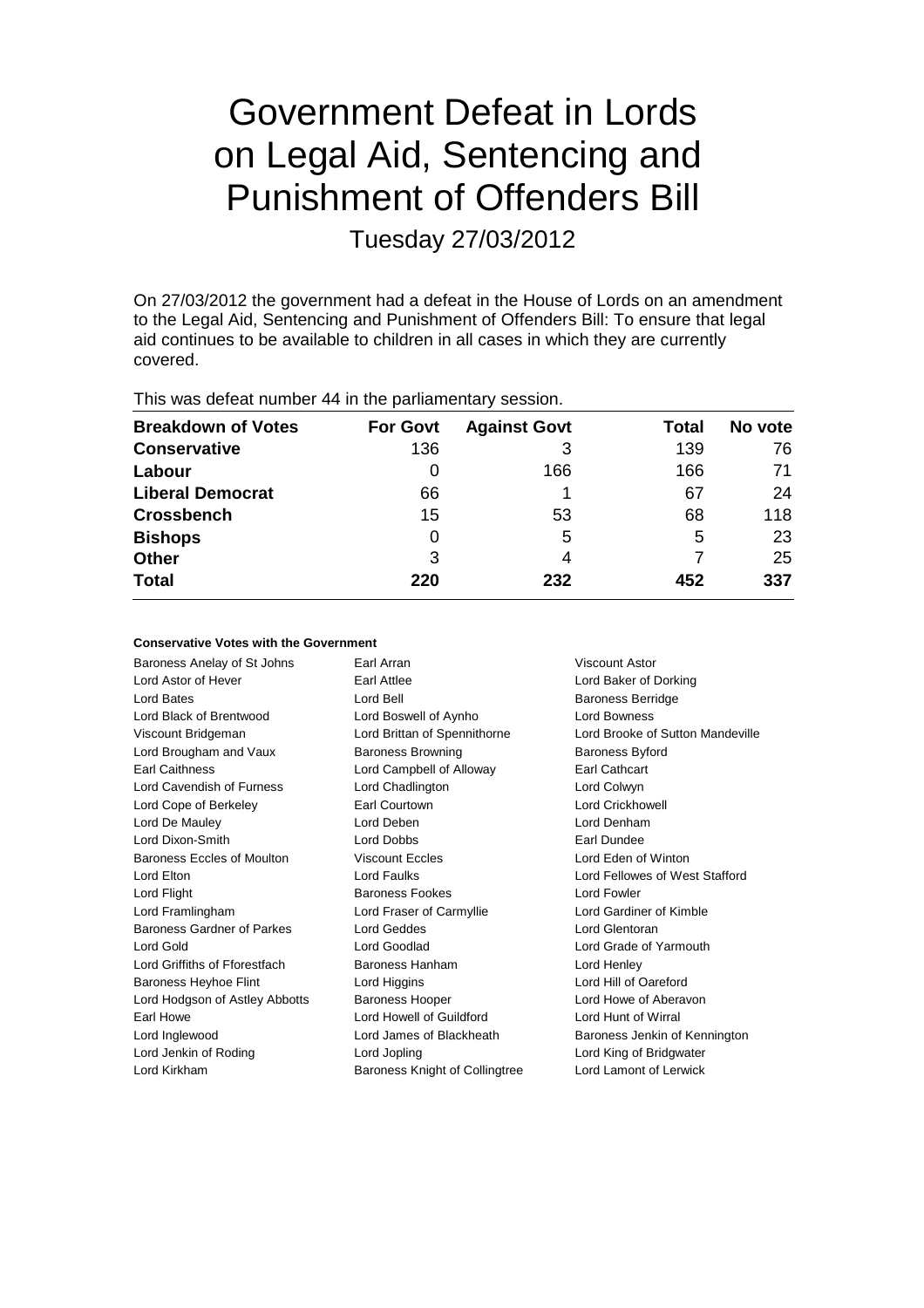Lord Lang of Monkton Lord Lexden Earl Lindsay Lord Lingfield Earl Liverpool Marquess of Lothian Lord Luke Lord Lyell Lord Mancroft Lord Marlesford **Lord Mayhew of Twysden** Lord McColl of Dulwich Baroness Miller of Hendon **Duke of Montrose** Lord Moore of Lower Marsh Baroness Morris of Bolton **Lord Moynihan** Baroness Neville-Jones Baroness Newlove Baroness Noakes Lord Northbrook Lord Norton of Louth Lord Palumbo Lord Patten Lord Popat **Baroness Rawlings** Lord Reay Lord Renfrew of Kaimsthorn Lord Renton of Mount Harry Lord Risby Lord Roberts of Conwy Lord Ryder of Wensum Lord Sanderson of Bowden Lord Sassoon Baroness Seccombe Earl Selborne Lord Selkirk of Douglas **Lord Selsdon** Baroness Shackleton of Belgravia Baroness Sharples **Lord Shaw of Northstead** Lord Sheikh Earl Shrewsbury Lord Skelmersdale Lord Soulsby of Swaffham Prior Lord Spicer **Baroness Stedman-Scott** Baroness Stedman-Baroness Stowell of Beeston Lord Strathclyde Lord Swinfen Lord Taylor of Holbeach Lord Trefgarne **Lord True** Lord True **Baroness Trumpington** Viscount Ullswater Baroness Verma Lord Vinson Lord Wade of Chorlton Lord Wakeham Lord Waldegrave of North Hill Baroness Warsi Lord Wasserman Baroness Wilcox Viscount Younger of Leckie

#### **Conservative Votes against the Government**

Lord Cormack **Baroness Eaton** Baroness Eaton Lord Stewartby

### **Labour Votes with the Government**

#### **Labour Votes against the Government** Lord Adonis Lord Ahmed Lord Anderson of Swansea

Lord Jones Lord Judd Baroness Kennedy of The Shaws

Lord Bach Baroness Bakewell Lord Barnett Lord Bassam of Brighton Lord Beecham Lord Berkeley Lord Bilston Baroness Blood Lord Borrie Lord Bradley **Lord Bragg Lord Bragg Lord Brennan** Lord Brooke of Alverthorpe Lord Brookman Lord Brooks of Tremorfa Lord Browne of Ladyton Lord Campbell-Savours Lord Carter of Coles Lord Clark of Windermere Lord Clarke of Hampstead Lord Clinton-Davis Lord Collins of Highbury **Baroness Corston** Baroness Corston Baroness Crawley Lord Cunningham of Felling Lord Davidson of Glen Clova Lord Davies of Oldham Lord Davies of Coity Baroness Dean of Thornton-le-Fylde Lord Desai Baroness Donaghy Lord Donoughue Baroness Drake Lord Dubs Lord Elder Lord Evans of Watford Lord Evans of Parkside Lord Evans of Temple Guiting Lord Falconer of Thoroton Baroness Farrington of Ribbleton Lord Faulkner of Worcester Lord Filkin Lord Foster of Bishop Auckland Lord Foulkes of Cumnock Baroness Gale Lord Gavron **Baroness Gibson of Market Rasen** Lord Giddens Lord Gilbert Lord Glasman Baroness Golding Lord Goldsmith **Lord Gordon of Strathblane** Baroness Gould of Potternewton Lord Grantchester Lord Grenfell Lord Griffiths of Burry Port Lord Grocott Viscount Hanworth Lord Harris of Haringey Lord Harrison Lord Hart of Chilton Lord Haskel Lord Hattersley **Lord Haworth** Baroness Healy of Primrose Hill Baroness Henig Baroness Hilton of Eggardon Baroness Hollis of Heigham Lord Howarth of Newport Baroness Howells of St Davids Lord Hoyle Lord Hughes of Woodside Lord Hunt of Kings Heath Lord Hutton of Furness Lord Irvine of Lairg **Lord Janner of Braunstone** Baroness Jay of Paddington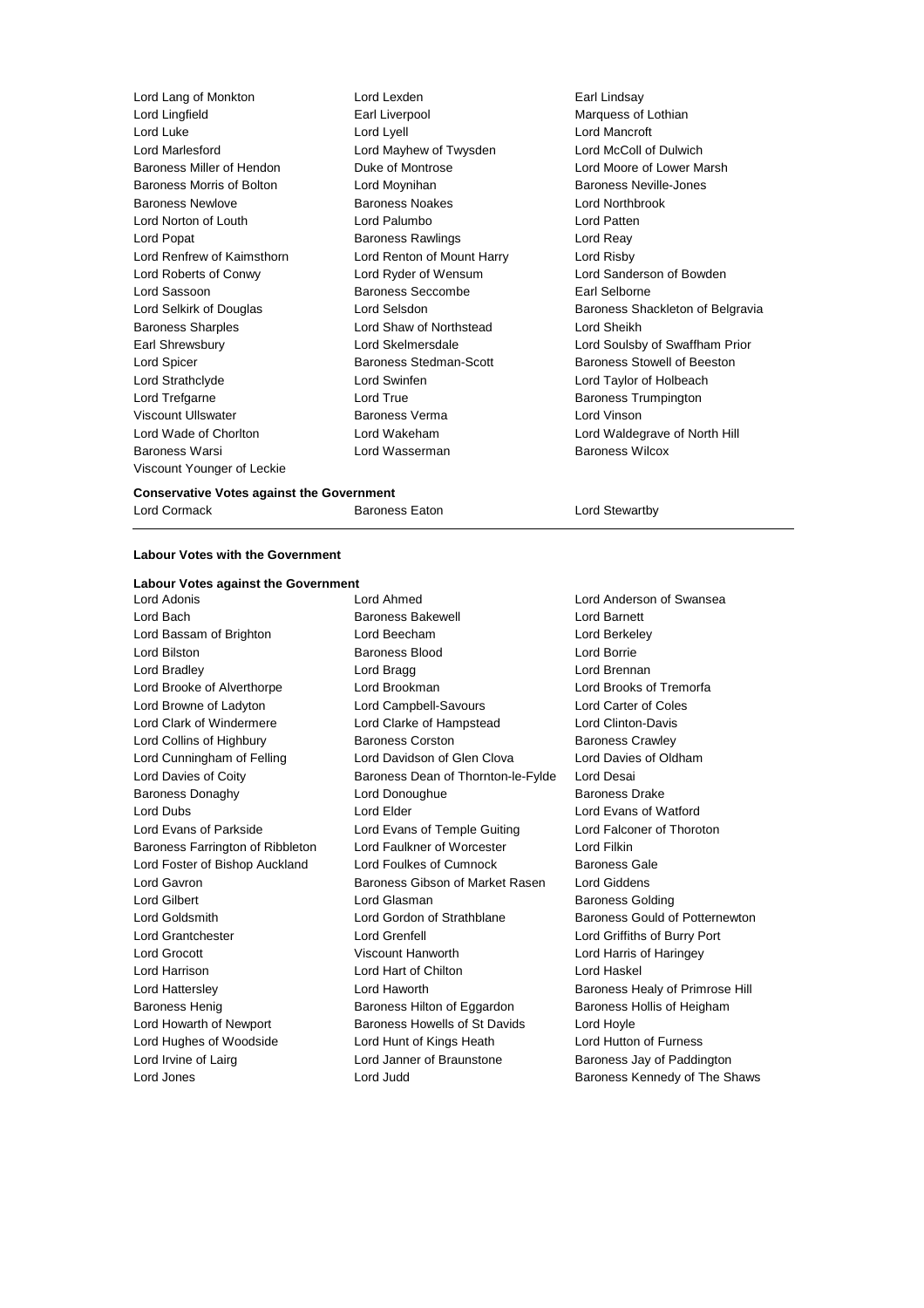Lord Wood of Anfield

Lord Kennedy of Southwark Lord King of West Bromwich Baroness King of Bow Lord Kinnock Baroness Kinnock of Holyhead Lord Kirkhill Lord Knight of Weymouth Lord Layard Lord Lea of Crondall Lord Leitch Lord Levy Lord Liddle Baroness Lister of Burtersett Lord Macdonald of Tradeston Lord Mackenzie of Framwellgate Lord MacKenzie of Culkein **Baroness Mallalieu** Lord Mandelson Baroness Massey of Darwen Lord Maxton Lord McAvoy Baroness McDonagh Lord McFall of Alcluith Baroness McIntosh of Hudnall Lord McKenzie of Luton Lord Mitchell Lord Monks Lord Morgan **Baroness Morris of Yardley** Baroness Nye Lord O'Neill of Clackmannan Lord Parekh Lord Patel of Blackburn Lord Patel of Bradford **Lord Pendry Community** Baroness Pitkeathley Lord Plant of Highfield Lord Ponsonby of Shulbrede Lord Prescott Baroness Prosser Lord Puttnam Lord Radice Baroness Ramsay of Cartvale Lord Rea Baroness Rendell of Babergh and Baroness Rendell of Babergh Lord Richard Lord Robertson of Port Ellen Lord Rosser Lord Rowlands Baroness Royall of Blaisdon Lord Sawyer Baroness Scotland of Asthal Lord Sewel **Baroness Sherlock** Baroness Sherlock Viscount Simon **Lord Smith of Leigh** Baroness Smith of Basildon Lord Snape Lord Soley Lord Stevenson of Balmacara Lord Stone of Blackheath Baroness Symons of Vernham Dean Lord Taylor of Blackburn Baroness Taylor of Bolton Lord Temple-Morris Lord Tomlinson Lord Touhig **Lord Triesman** Lord Triesman **Lord Tunnicliffe** Lord Turnberg **Baroness Turner of Camden** Baroness Wall of New Barnet Lord Warner **Baroness Warwick of Undercliffe** Lord West of Spithead Lord West of Spithead Baroness Wheeler **Baroness Whitaker** Baroness Whitaker **Lord Whitty** Lord Williams of Elvel Lord Wills Lord Winston

## **Liberal Democrat Votes with the Government**

Lord Addington Lord Alderdice Lord Alliance Lord Ashdown of Norton-sub-Hamdon Lord Avebury **Baroness Barker** Baroness Barker Baroness Brinton **Lord Burnett** Lord Chidgey Lord Clement-Jones Lord Cotter Lord Dholakia Baroness Doocey **Baroness Falkner of Margravine** Baroness Garden of Frognal Lord German Earl Glasgow Baroness Hamwee Baroness Harris of Richmond Lord Hussain **Baroness Hussein-Ece** Baroness Jolly **Communist Conducts** Lord Kirkwood of Kirkhope **Baroness Kramer** Lord Lee of Trafford Lord Lester of Herne Hill Lord Loomba Lord Macdonald of River Glaven Baroness Maddock **Earl Mar and Kellie** Lord Marks of Henley-on-Thames Lord McNally Lord Methuen Baroness Miller of Chilthorne Domer Lord Newby **Baroness Nicholson of Winterbourne** Baroness Northover Lord Oakeshott of Seagrove Bay Lord Palmer of Childs Hill Baroness Randerson Lord Redesdale Lord Roberts of Llandudno Lord Rodgers of Quarry Bank Baroness Scott of Needham Market Lord Sharkey Baroness Sharp of Guildford Lord Shutt of Greetland Lord Steel of Aikwood Lord Stephen Lord Stoneham of Droxford Lord Storey Lord Strasburger Lord Taverne Lord Taylor of Goss Moor Lord Teverson **Baroness Thomas of Winchester** Lord Thomas of Gresford Lord Tope **Lord Tordoff Container Baroness Tyler of Enfield** Lord Tyler Lord Vallance of Tummel Lord Wallace of Tankerness Lord Wallace of Saltaire **Baroness Walmsley Communist Conduct And My** Lord Willis of Knaresborough

**Liberal Democrat Votes against the Government** Baroness Benjamin